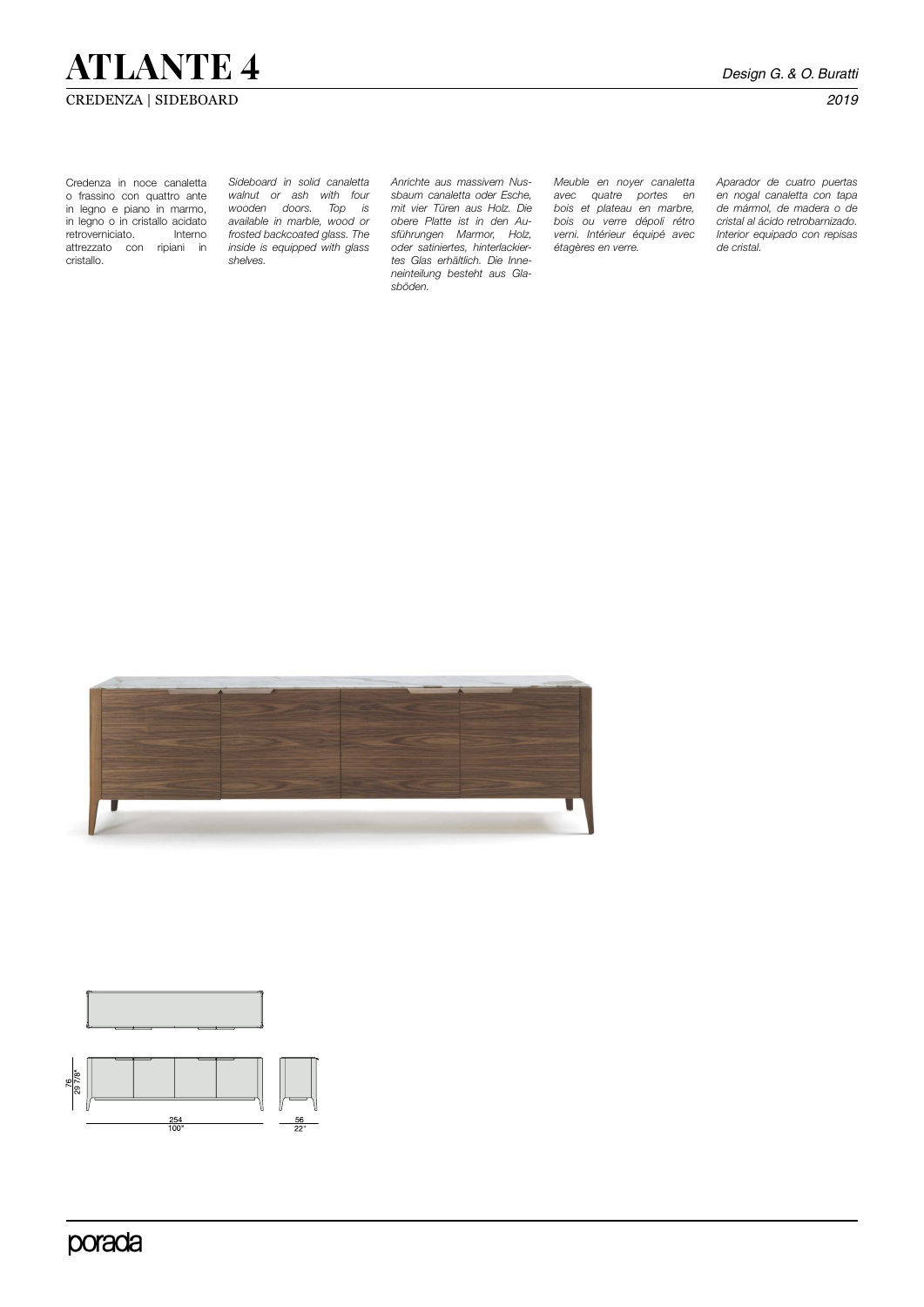# **ATLANTE 4** *Design G. & O. Buratti*

#### **Essenze** | *Wood*



### **Laccato opaco poro aperto/chiuso** | *Matt Lacquered open/closed pore*